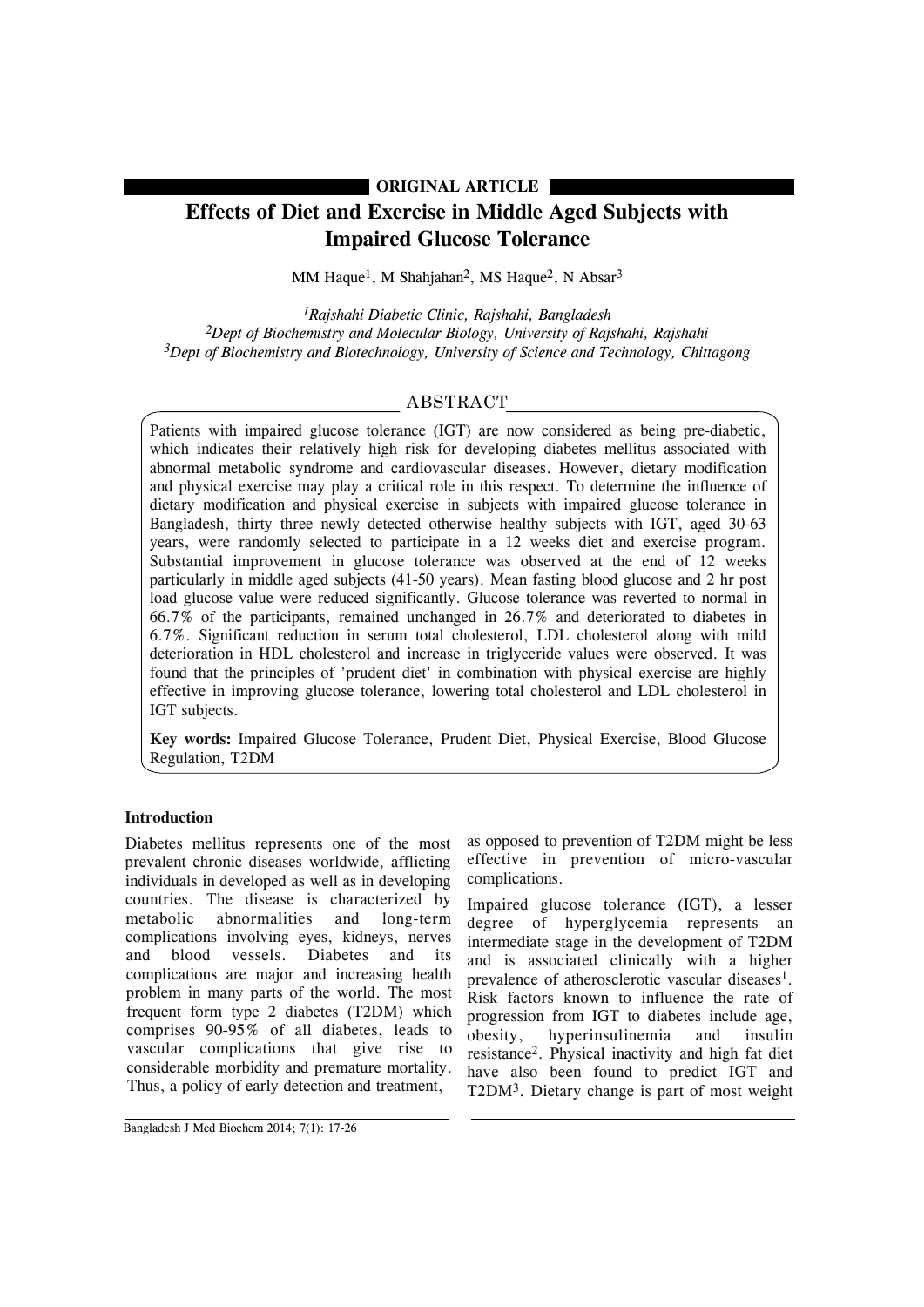control programs, and calorie restriction decreases hyperglycemia dramatically<sup>4</sup>. Lowering fat content of the diet may aid in weight loss and may have other benefits. Since atherosclerosis is a major risk for both IGT and T2DM, many authoritative bodies have reviewed the dietary advice for diabetics largely bringing it into line with the 'prudent diets' being recommended to the general population to reduce the risk of arterial disease<sup>5.</sup> Where the prevailing pattern of food intake requires it, dietary fat should be limited to approximately 30% of total daily energy intake, and foods containing polyunsaturated vegetable oils should be substituted for those containing saturated fats. Protein should account for approximately 15-20% of the daily intake and carbohydrates rich in natural fiber should constitute the remaining food energy.

Planned physical activity, according to the age and physical status, is considered a useful part of treatment 6. Exercise improves metabolism, and has been shown to enhance insulin action on target tissues and contribute to weight loss. Over the past decade, several studies7,8 have demonstrated significantly improved glycemic control in patients with T2DM treated with regular exercise. Thus, intervention in the form of dietary modification and physical exercise in individuals with impaired glucose tolerance (IGT) could significantly improve metabolic control, reduce the incidence of diabetes mellitus and thereby may have a major impact on the public health burden of diabetes in the near future. Therefore, it is desirable to evaluate the effectiveness of dietary modification and physical exercise in Bangladeshi IGT subjects to improve quality of life and maintain good metabolic control in IGT subjects in order to prevent or revert the progression to diabetes and associated complications.

#### **Materials and Methods**

#### *Subjects*

This study was conducted at a university and diabetic clinic after approval was received from the institutional review board and informed consent from the participants. One hundred and thirty seven persons (men 67 and women 70) with impaired glucose tolerance (IGT),

registered at Rajshahi Diabetic Clinic, aged 35- 63 years, were recruited for the study and were questioned to obtain relevant information on the socio-demographic data. Of these individuals, 50 otherwise healthy subjects (i.e. apart from minor, unconnected ailments or mild hypertension) aged 35-63 years, were invited to participate in a 12 weeks diet and exercise intervention program. Thirty three subjects (men 17 and women 16) agreed to participate in the program and they were selected by the following criteria:

1. Subjects who met the revised criteria for IGT (FBS  $\lt$  7.0 mmol/ and 2h PG  $>$  7.8 mmol/L but <11.1 mmol/L). 2. Middle aged men and women without evidence of coronary heart disease (CHD), stroke or other major illness. 3. Subjects taking drugs that may impair glucose tolerance at baseline or during the follow up period were excluded. With a dropout rate less than 10%, the remaining subjects were 30 (men 16 and women 14).

#### *Baseline examination*

A baseline examination was conducted on each participant after a 10 to 12 hr overnight fast. Height and weight of the participants were measured in light clothing and without shoes. BMI was calculated using the formula BMI= (weight in kg)/(height in meter<sup>2</sup>). After a fasting blood sample was taken, each subject ingested 75g of glucose monohydrate dissolved in 300 ml water within a 2 minute period. Blood glucose, total cholesterol, HDL cholesterol, LDL cholesterol, triglyceride were measured in fasting sample. Blood glucose was also measured in the sample obtained 2 hrs after the glucose load.

#### *Interventions*

Appropriate dietary advice was given to the subjects and participants were encouraged to increase the amount of their leisure physical activities.

### *Diet*

Participants with  $BMI < 25$  kg/m<sup>2</sup> were prescribed a 'prudent diet' containing 30 kcal/kg body weight. Subjects with BMI $>$ 25 kg/m<sup>2</sup>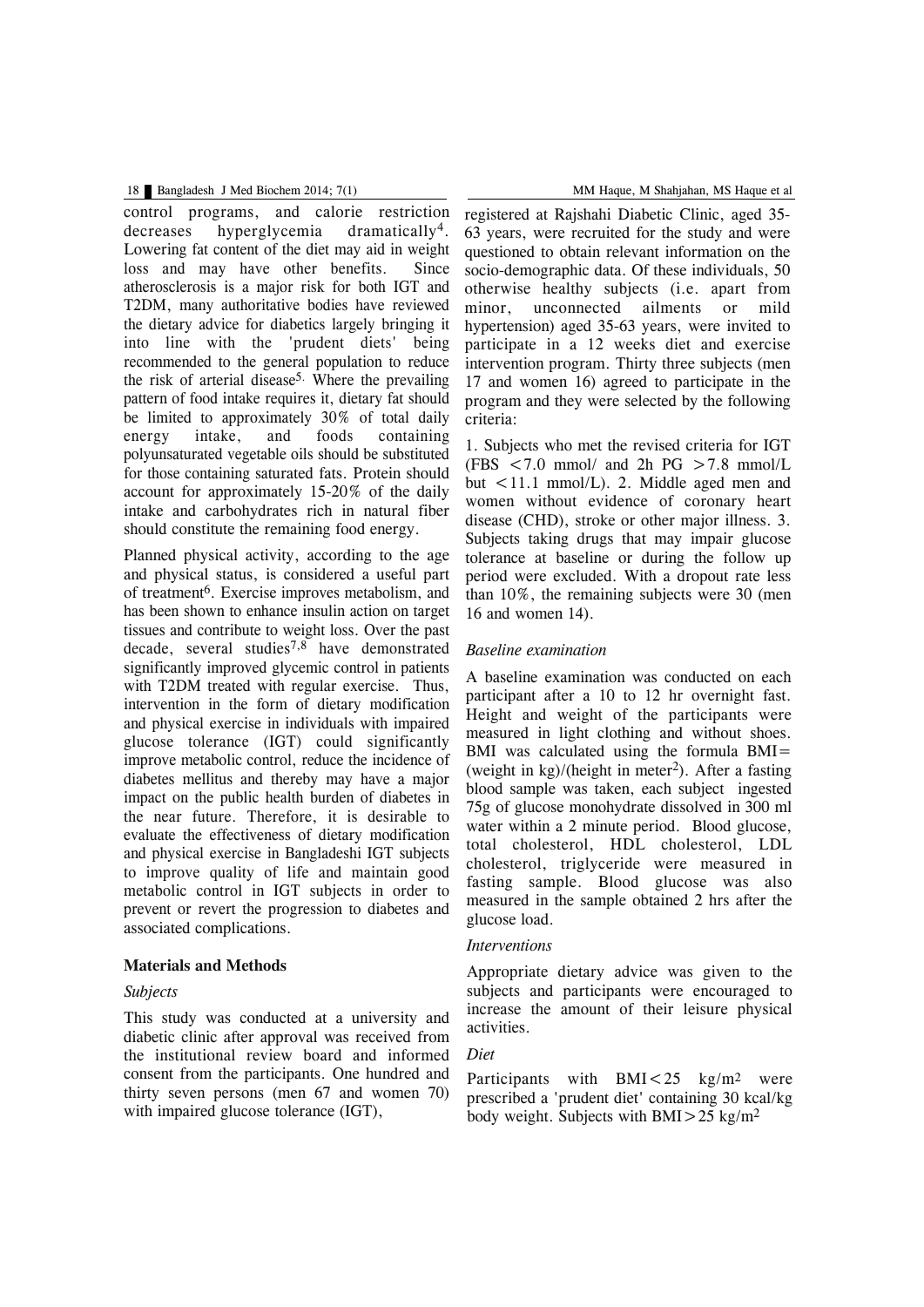Effects of Diet and Exercise in Middle Aged Subjects with IGT 19

were encouraged to reduce their calorie intake so as to gradually lose weight at a rate of 0.5 to 1.0 kg per month until they achieved a BMI of 23 kg/m2.The recommended proportion of calorie intake was 55-65% carbohydrate (preferably complex carbohydrate e.g., starches), 10-20% protein and 20-30% fat (increasing the ratio of polyunsaturated fat to saturated fat).The participants were encouraged to consume more food with high fiber content, (e.g., whole grains, fresh fruits, vegetables) and reduce the intake of simple sugars. Individual's goals were set for total calorie consumption, and daily quantities of cereals, vegetables, meat, milk, and oils. This was accomplished by providing a list to each individual of the recommended daily intake of commonly consumed foods and a substitution list to allow exchange within food groups. In addition, participants received an individual counseling by a physician.

### *Exercise*

Participants were taught and encouraged to increase the amount of leisure physical activities. The rate of increase and type of exercise were recommended on participant's interest, age, past exercise patterns and fitness. Participants were encouraged to exercise at least two units per day and five days in each week. Appropriate indoor activities were suggested for winter. Physical activity was ascertained in minutes per day for major activities, such as walking, running, cycling, ball playing, aerobics, gardening and swimming etc. and converted to units per day as shown below.

### **Activities required for one unit of exercise:**

| Intensity        | Time (min) | <b>Exercise</b>                                                                                                          |
|------------------|------------|--------------------------------------------------------------------------------------------------------------------------|
| Mild             | 30         | Slow walking shopping, House<br>cleaing, Gardening                                                                       |
| Moderate         | 20         | Faster walking, Walking down                                                                                             |
| <b>Strenuous</b> | 10         | stairs, Cycling, Doing heavy<br>Laundry<br>Slow running, climbing, sttairs,<br>Playing basket ball, tennins,<br>Swimming |

### *Blood sampling*

With all aseptic precautions, 5 ml of venous blood was taken in a clean dry test tube and allowed to clot and then centrifuged at a speed 2500 rpm for 5 minutes. Serum was separated within 30 minutes.

### *Assay of serum metabolite*

Serum glucose was estimated by enzymaticcolorimetric (GOD-PAP) method9 ,Serum cholesterol was determined by enzymaticcolorimetric (CHOD-PAP) method<sup>10</sup>, and serum triglycerides were measured by enzymaticcolorimetric GPO-PAP method<sup>11</sup>. Serum HDL cholesterol was determined by phosphotungstate/magnesium method<sup>12</sup>. The value of the LDL cholesterol was calculated using Friedwald's formula.

### *Statistical analysis*

Results of the experiments were expressed as mean and standard error of different groups. The differences between the mean values were evaluated by ANOVA followed by paired t-test using SPSS software.

### **Results**

Sociodemographic characteristics of the participants

Mean $\pm$ SE age (years) of the participants was  $45 \pm 1.35$  with a range of 35-63 years, nine participants (30%) were within 35-40 years while majority fifteen participants (50%) aged 41-50 years and rest six participants (20%) were above 50 (51-63) years (Table 1). 53.3% of the total participants were male  $(n=16)$  and 46.7% were female (n=14) (Table 1). Much diversity in education level was observed among the participants and is shown in Table 1, where two peoples (6.7%) were illiterate while primary, secondary and higher secondary educated peoples were 04 (13.4%), 11 (36.6%) and 06 (20%) respectively. The graduate and postgraduate participants were 05 (16.6%) and 02 (6.7%) respectively.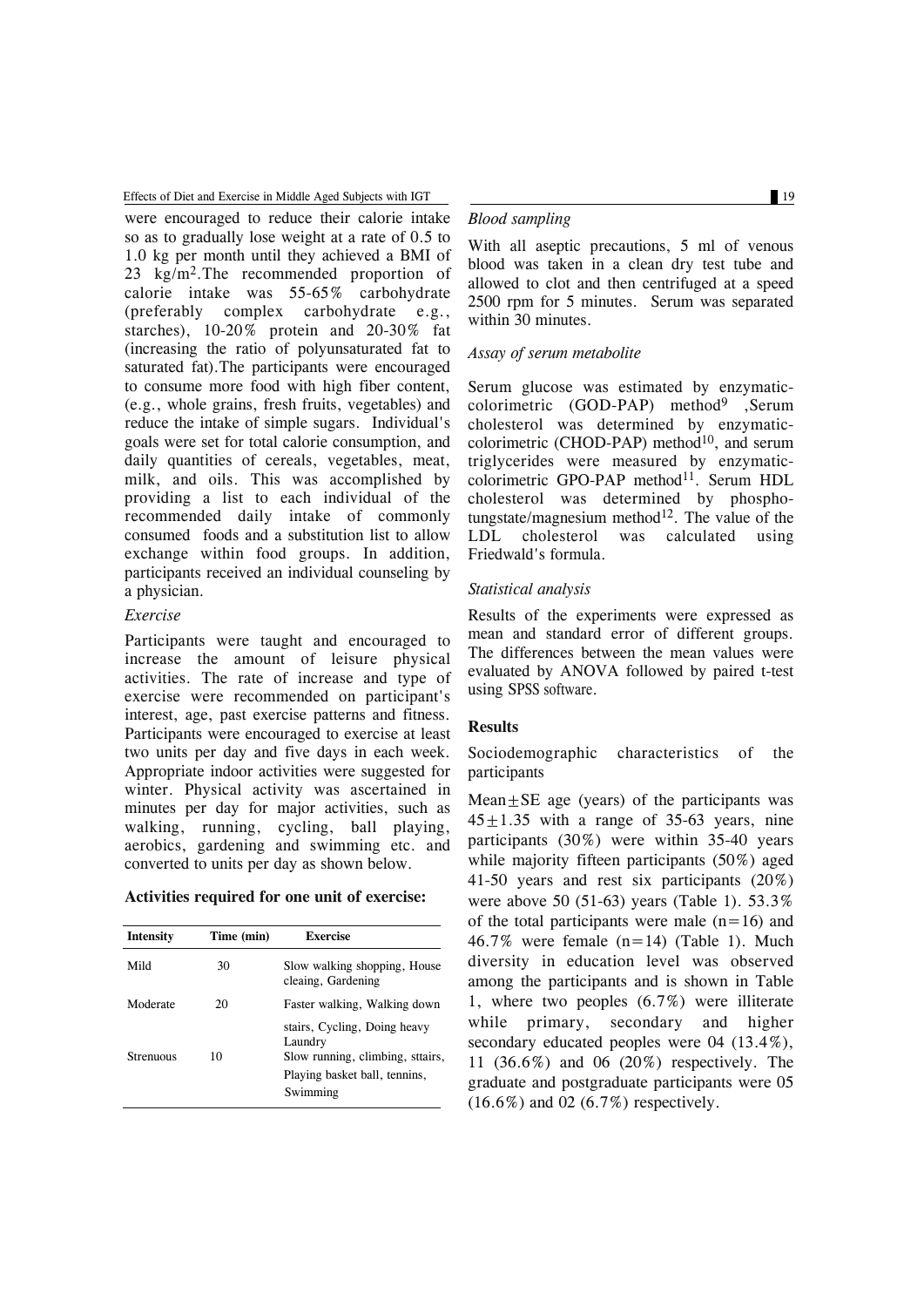| <b>Table-I:</b> Distribution of the participants by age, sex and education |                                    |             |  |  |
|----------------------------------------------------------------------------|------------------------------------|-------------|--|--|
| Age (Yrs)                                                                  | No. of participants Percentage (%) |             |  |  |
| 3540                                                                       | 9                                  | 30          |  |  |
| 41-50                                                                      | 15                                 | 50          |  |  |
| $51-63$<br>Sex                                                             | 6                                  | 20          |  |  |
| Male                                                                       | 16                                 | 53.3        |  |  |
| Female<br>Education                                                        | 14                                 | 46.7        |  |  |
| Illiterate                                                                 | 2                                  | 6.7         |  |  |
| Primary                                                                    | 4                                  | 13.4        |  |  |
| Secondary                                                                  | 11                                 | 36.6        |  |  |
| <b>Higher Secondary</b>                                                    | 6                                  | 20          |  |  |
| Graduate<br>Post Graduate                                                  | 5<br>$\mathfrak{D}$                | 16.6<br>6.7 |  |  |
| Total=                                                                     | 30                                 | 100         |  |  |

**Table-II:** Clinical and metabolic measurements of study participants before and after diet and exercise intervention for all 30 participants

| Clinical and metabolic<br>measures | <b>Baseline</b><br>$n = 30$ | <b>Follow-up</b><br>$n=30$ |
|------------------------------------|-----------------------------|----------------------------|
| <b>Fasting Glucose</b><br>(mmol/L) | $5.15 + 0.15$               | $4.80+0.11*$               |
| 2-hour glucose<br>(mmol/L)         | $9.39 + 0.16$               | $7.2 \pm 0.36*$            |
| Total cholesterol<br>(mg/dl)       | $179.17 + 5.6$              | $161.66 + 4.73*$           |
| HDL cholesterol<br>(mg/dl)         | $40.27 + 1.69$              | $38.76 + 1.59$             |
| LDL cholesterol<br>(mg/dl)         | $107.43 + 4.73$             | $93.7 + 4.31*$             |
| Triglyceride (mg/d 1)              | $157.13 + 14.07$            | $158.93 + 13.01$           |

*Values are mean* $\pm$ *SE. p value reached by paired student's t-test. \* indicates significant.*

**Table-III:** Clinical and metabolic measurements of the study participants before and after diet and exercise intervention for different sex groups.

| Clinical and<br>metabolic measures | Men<br>$n = 16$  |                  | Women<br>$n = 14$ |                  |
|------------------------------------|------------------|------------------|-------------------|------------------|
|                                    | <b>Base line</b> | <b>Follow-up</b> | <b>Base line</b>  | <b>Follow-up</b> |
| Fasting glucose<br>(mmol/L)        | $5.13 + 0.17$    | $4.73 + 0.13*$   | $5.17 + 0.26$     | $4.88 + 0.2$     |
| $2hr$ glucose (mmol/L)             | $9.34 + 0.2$     | $6.88 + 0.53**$  | $9.45 + 0.27$     | $7.55 + 0.48*$   |
| Total cholesterol<br>(mg/d)        | 178.06+7.15      | $160.87 + 6.28*$ | $180.42 + 9.07$   | $162.57 + 7.4*$  |
| HDL cholesterol<br>(mg/dl)         | $38.56 + 2.18$   | $35.95 + 1.46$   | $42.21 + 2.61$    | $42.0 + 2.79$    |
| LDL cholesterol<br>(mg/dl)         | $105.83 + 4.9$   | $93.62 + 6.35$   | $109.24 + 8.65$   | $93.78 + 5.97$   |
| Triglycerides<br>(mg/dL)           | $168.0 + 18.02$  | 158.62+11.79     | 144.71+22.26      | $159.28 + 24.92$ |

*Values are mean*±*SE. p value reached by paired student's t-test. \* indicates significant.*







#### Figure 1C



*Figure-I: Fasting and 2hrs after glucose of the study participants before and after diet and exercise intervention for different age groups where 35-40 years, n=9 (Figure 1A), 41-50 years, n=15 (Figure 1B) and 51-60 years, n=6 (Figure 1C) were shown.Values are mean±SE.*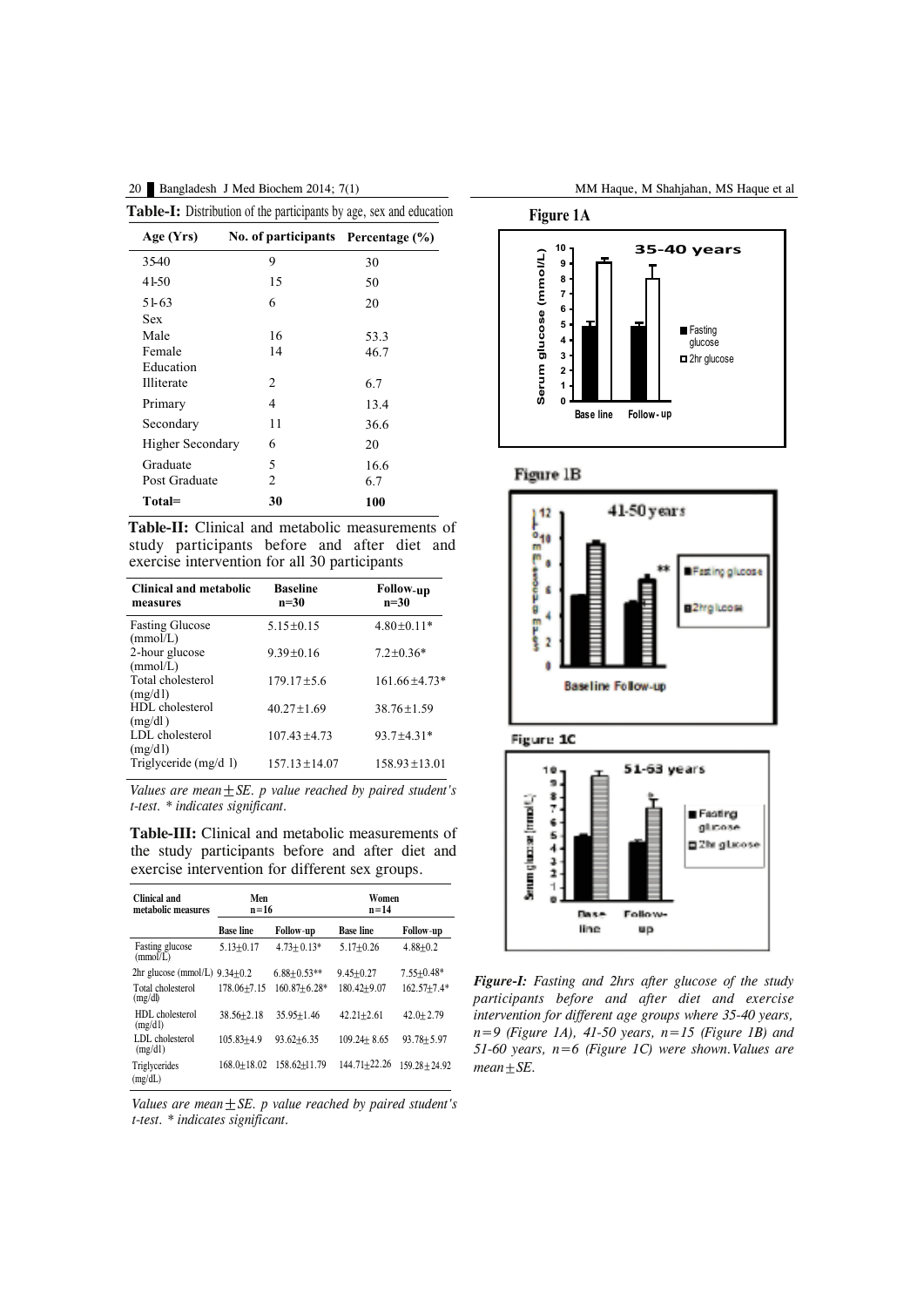Effects of Diet and Exercise in Middle Aged Subjects with IGT 21

**Table-IV:** Clinical and metabolic measurements of study participants before and after diet and exercise intervention for different BMI groups

| Clinical and<br>metabolic<br>measures | $BMI = 20-25 kg/m2$<br>$n=10$      |                                    | BMI >25<br>$n=20$              |                                         |
|---------------------------------------|------------------------------------|------------------------------------|--------------------------------|-----------------------------------------|
|                                       | <b>Base line</b>                   | <b>Follow-up</b>                   | <b>Base line</b>               | Follow-up                               |
| <b>Fasting Glucose</b><br>(mmol/L)    | $5.11 \pm 0.24$                    | $4.47\pm0.18*$                     | $5.17 + 0.19$                  | $4.83\pm0.14*$                          |
| 2-hour glucose<br>(mmol/L)<br>(mg/dl) | $9.36 \pm 0.21$<br>$180.0 + 12.71$ | $6.83\pm0.75*$<br>$160.5 + 7.83**$ | $9.41 + 0.22$<br>178.75 \$5.79 | $7.38\pm0.40*$<br>$162.25\text{±}6.05*$ |
| (mg/dl)                               | $38.6 + 2.54$                      | $36.1 + 2.14$                      | $41.1 + 2.21$                  | $40.1 + 2.10$                           |
| LDL cholesterol<br>(mg/d l)           | $109.7 + 10.79$                    | $97.04 + 8.11$                     | $106.29 + 4.84$                | 93.77±5.82*                             |
| Triglycerides<br>(mg/d1)              | $157.8 + 22.04$                    | 154.3 + 30.56                      | 156.8+18.38                    | $161.3 \pm 12.86$                       |



#### *Family history of diabetes*

Relevant history of diabetes in the family was found in 46.7% of participants while rest had no such history.

### *Effects of diet and exercise intervention on blood glucose levels*

Mean fasting blood glucose for the group as a whole was recorded as  $5.15 \pm 0.15$  mmol/L at baseline while at 12 weeks follow-up, the value decreased significantly ( $p < 0.05$ ) to  $4.8 \pm 0.11$ mmol/L (shown in Table II). Men showed a significant decrease in mean fasting glucose values from  $5.13 \pm 0.17$  at baseline to  $4.73 \pm 0.13$ mmol/L at follow-up  $(p<0.05)$  and women decreased their mean value from  $5.17+0.26$  to  $4.88 + 0.20$  mmol/L at follow up (p=0.096) (Table 3). The fasting blood glucose for 35-40 yrs remained essentially unchanged at follow up  $(4.82 \pm 0.39 \text{ vs. } 4.84 \pm 0.29 \text{ mmol/L})$  while the middle (41-50 yrs) group demonstrated a highly significant decrease in fasting value from 5.44 $\pm$ 0.14 to 4.9 $\pm$ 0.13 mmol/L at the followup  $(p<0.01)$ . The blood glucose for 51-63 yrs also decreased from  $4.91 \pm 0.27$  to  $4.48 \pm 0.18$ mmol/L at follow-up (not significant) (Figure 1A, 1B and 1C). The participants with ideal weight (BMI =  $20-25 \text{ kg/m}^2$ ) reduced their mean value from  $5.11 \pm 0.24$  to  $4.47 \pm 0.18$  mmol/L at follow up  $(p<0.05)$ . Significant decrease was also observed among the participants with BMI $>$ 25 kg/m<sup>2</sup> (5.17 $\pm$ 0.19 vs. 4.83 $\pm$ 0.14) at follow-up  $(p < 0.05)$  (shown in Table IV).

Mean 2hr blood glucose for the entire participants  $(n=30)$  was reduced significantly  $(p<0.01)$  from the base line (at base line: 9.39 $\pm$ 0.16; at follow-up: 7.2 $\pm$ 0.36 mmol/L) (Table II). Men decreased their 2hr glucose value from  $9.34+0.2$  mmol/L at baseline to 6.88+0.53 mmol/L at follow-up  $(p < 0.01)$ , while women decreased their value from 9.45 $\pm$ 0.27 to 7.55 $\pm$ 0.48 mmol/L at follow-up  $(p<0.05)$  (Table III). The group aged 35-40 yrs (n=9) decreased their 2hr glucose value from 9.06 $\pm$ 0.26 to 7.96 $\pm$ 0.89 mmol/L at follow-up (not significant) while the 41-50 yrs group  $(n=15)$  demonstrated a highly significant reduction in 2hr glucose value from  $9.49+0.23$ to  $6.74 + 0.41$  mmol/L at follow up  $(p < 0.01)$ . Significant fall in 2hr glucose value was also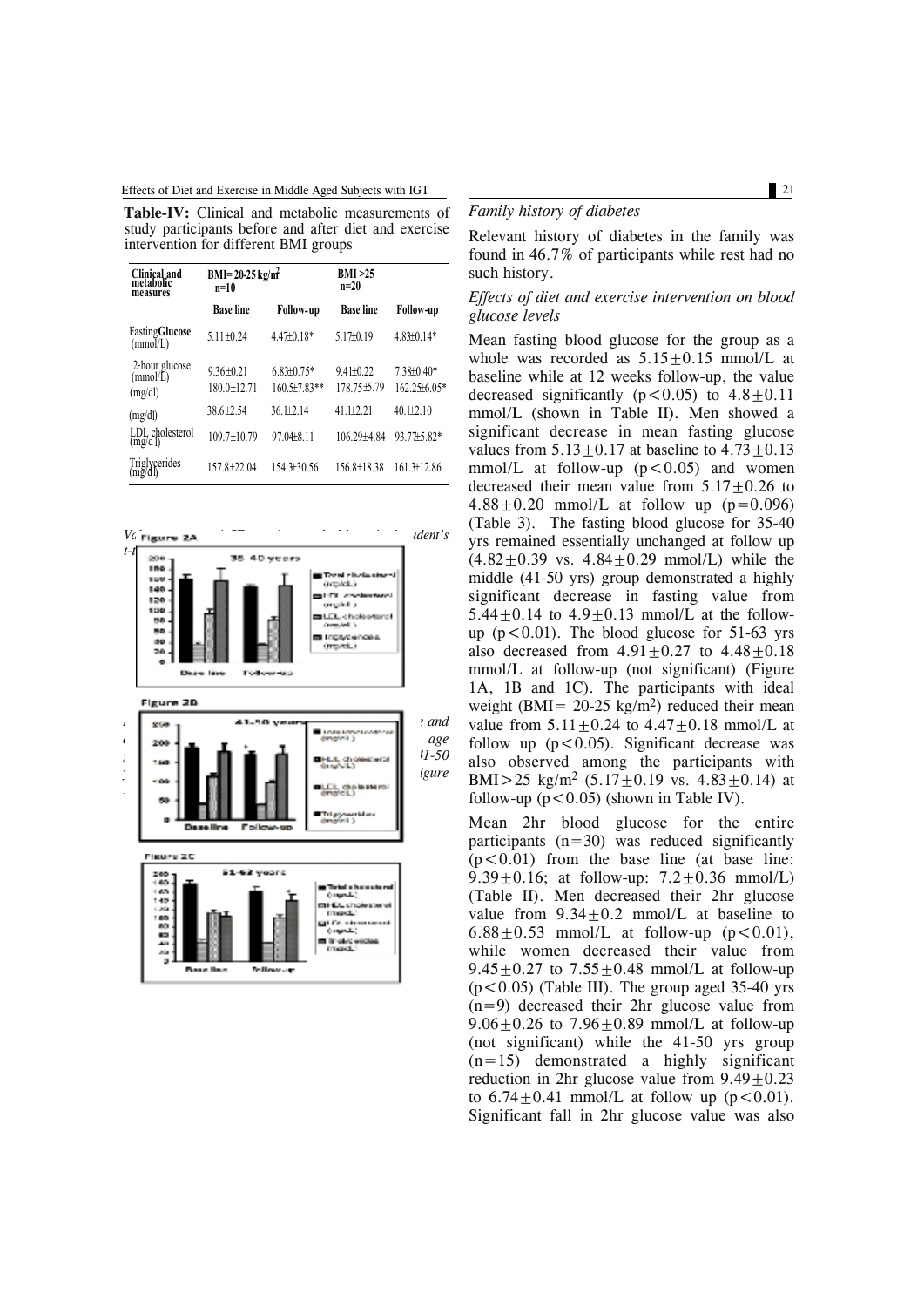observed among  $51-63$  yrs group  $(n=6)$  $(9.63 \pm 0.42 \text{ vs. } 7.2 \pm 0.65 \text{ mmol/L})$  (p < 0.05) (Figure 1A, 1B and 1C). The effects of diet and exercise on blood glucose for the participants based on BMI were also examined. The participants with ideal body weight (BMI= 20- 25 kg/m<sup>2</sup>) (n=10) decreased their value from 9.36 $\pm$ 0.21 at baseline to 6.83 $\pm$ 0.75 mmol/L at follow-up  $(p<0.05)$ . Highly significant reduction in 2hr glucose value was observed among the participants with BMI $>$ 25 kg/m<sup>2</sup>  $(n=20)$   $(9.41 \pm 0.22$  vs.  $7.38 \pm 0.4$   $(p < 0.01)$ (Table IV).

The distributions of the study participants according to the clinical outcome at 12 weeks follow up were evaluated. Substantial improvement in glucose tolerance was observed after 12 weeks diet and exercise program. Glucose tolerance was reverted to normal in 20 participants (66.7%), remained impaired in 08 participants (26.7%) and deteriorated to overt clinical diabetes in 2 participants (6.7%).

### *Effects of diet and exercise intervention on serum lipid levels*

### *Total cholesterol*

At the end of the 12 weeks diet and exercise program, the entire group (n=30) demonstrated a significant reduction in total cholesterol level from  $179.17 \pm 5.6$  at base line to  $161.66 \pm 4.73$ mg/dL at follow-up  $(p<0.05)$  (Table 2). Men  $(n=16)$  decreased their cholesterol value from 178.06 $\pm$ 7.15 to 160.87 $\pm$ 6.28 mg/dl (p<0.05) while women  $(n=14)$  decreased their cholesterol value from  $180.42 \pm 9.07$  to  $162.57 + 7.4$  mg/dl at follow-up (p < 0.05). The differences were statistically significant for both sexes (Table III).

When the participants were grouped according to age, all three groups showed a reduction in cholesterol level at follow-up. The 35-40yrs group (n=9) decreased their value from  $162.22 \pm 7.95$  to  $146.77 \pm 3.62$  mg/dl (not significant) while the 41-50yrs group  $(n=15)$ decreased their value from  $189.73 \pm 8.83$  to  $170.13 \pm 7.75$  mg/dl (p < 0.05) and the 51-63 yrs group (n=6) from  $178.16 \pm 8.33$  to  $162.83$  $\pm$ 9.69 mg/dl (not significant). Although

comparable reductions in total cholesterol level were seen in all three groups, significan reduction was achieved only in 41-50 yrs group  $(p<0.05)$  (Figure 2A, 2B and 2C). The participants with ideal weight (BMI= 20-25  $kg/m<sup>2</sup>$  (n=10) reduced their mean cholesterol values from  $180+12.71$  at baseline to  $160.5 + 7.83$  mg/dL at follow-up (p < 0.01). Significant fall in total cholesterol value was also observed among the participants with BMI $>25$  kg/m<sup>2</sup> (n=20) (178.75+5.79 vs  $162.25 \pm 6.05$  mg/dl) (p < 0.05) (Table IV).

### *Triglycerides*

Table 2 shows the baseline and follow up characteristics of serum triglyceride of the study participants. The entire group  $(n=30)$ demonstrated a slight increase in triglyceride level from  $157.13+14.07$  at base line to  $158.93 \pm 13.01$  mg/dl at follow up. Although not significant, men  $(n=16)$  showed a decease in triglyceride value from  $168.0 \pm 18.02$  at baseline to  $158.62 \pm 11.79$  mg/dL at follow-up  $(p=0.337)$ , while the mean value increased in women from  $144.71 + 22.26$  mg/dL at base line to  $159.28 \pm 24.92$  mg/dl at follow-up (not significant) (Table III).

As shown in Figure 2A, 2B and 2C, there had been a fall in triglyceride values in 35-40 yrs group  $(n=9)$  and also 41-50 yrs group  $(n=15)$ . The 35-40 yrs group reduced the mean value from  $158.33 + 23.24$  at baseline to  $149.11 + 21.84$ mg/dl at follow-up and the 41-50 yrs group also reduced their value from  $178.26 \pm 22.18$  to  $171.86 \pm 22.17$  mg/dl at follow-up (not significant). However, a significant increased triglycerides were found only in 51-63 yrs group  $(n=6)$  (from  $102.56 \pm 13.4$  at baseline to  $141.33 \pm 12.38$  mg/dl) (p < 0.05).

The participants with ideal weight (BMI= 20- 25 kg/m2)  $(n=10)$  showed a mild decrease in triglyceride level from  $157.8 \pm 22.04$  at base line to  $154.3 \pm 30.56$  at follow-up (not significant). The participants with BMI>25  $kg/m<sup>2</sup>$  demonstrated an increase in triglyceride value from  $156.8 \pm 18.38$  to  $161.3 \pm 12.86$ mg/dL at follow-up (not significant) (Table IV).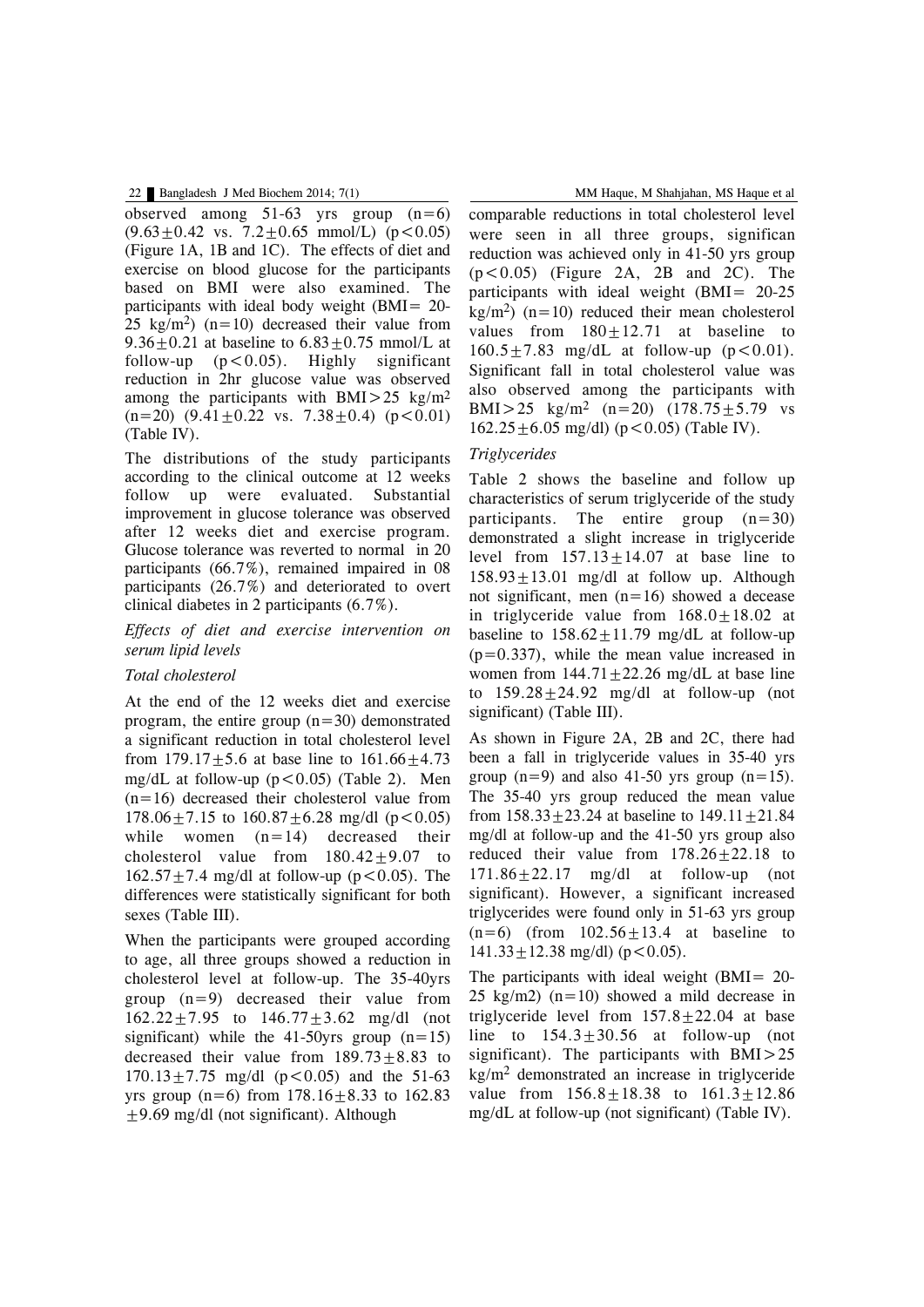#### Effects of Diet and Exercise in Middle Aged Subjects with IGT 23

#### *HDL cholesterol*

Mild deterioration in mean HDL cholesterol value was observed at 12 weeks follow-up. The total group  $(n=30)$  showed a decrease in mean HDL cholesterol from  $40.27 \pm 1.69$  at baseline to  $38.76 \pm 1.59$  mg/dl at follow-up (Table II). Men decreased their mean value from  $38.56 \pm 2.18$  to  $35.95 \pm 1.46$  mg/dl (not significant), while mean value in women was remained essentially unchanged at follow-up 42.21 $\pm$ 2.61 vs. 42.0 $\pm$ 2.79 (not significant) (Table III).When the participants were grouped according to age, they showed a slight decrease (not significant) in cholesterol level at follow-up (Figure 2A, 2B and 2C). The 35-40 yrs group showed their value from  $36.33+2.68$  at base line to  $35+1.68$  mg/dl at follow-up (not significant). In 41-50 yrs group, the mean values are  $40.73 \pm 2.51$  mg/dl at baseline and  $39.67 + 2.73$  mg/dl at follow-up (not significant) while  $51-63$  yrs group  $(n=6)$  showed their value from  $45 \pm 3.48$  mg/dl at baseline to  $42.17+2.76$  mg/dl at follow-up. Although not significant, greater decline in HDL cholesterol was observed in participants with ideal body weight (BMI=  $20-25$  kg/m2) (38.6 $\pm$ 2.54 vs.  $36.1 \pm 2.14$ ) than the participants with BMI > 25 kg/m2  $(41.1 \pm 2.21 \text{ vs. } 40.1 \pm 2.1)$  (Table IV). The results demonstrate that dietary manipulation and physical exercise are partially involved in lowering of HDL cholesterol for IGT patients.

#### *LDL cholesterol*

As shown in Table II, total group as a whole (n=30) showed a significant reduction in LDL cholesterol value from  $107.43+4.73$  mg/dl at base line to  $93.7 \pm 4.31$  mg/dl at follow-up  $(p<0.05)$ . Men  $(n=16)$  decreased their mean value from  $105.83 \pm 4.9$  to  $93.62 \pm 6.35$  mg/dl (not significant) and women  $(n=14)$  reduced their value from  $109.24 + 8.65$  to  $93.78 + 5.97$ mg/dl (not significant) (Table 3). The 35-40 yrs group (n=9) reduced their value from 94.22 $\pm$ 8.34 to 82.28 $\pm$ 6.59 mg/dl at follow-up (not significant). In 41-50 yrs group  $(n=15)$ , mean value decreased from  $113.25 \pm 7.11$  mg/dl

at baseline to  $97.2 \pm 6.94$  mg/dl at follow-up (not significant) and  $51-63$  yrs group (n=6) also decreased their value from  $112.66 \pm 7.31$  mg/dl at baseline to  $102.06 \pm 6.17$  mg/dl at follow-up (not significant) (Figure 2A, 2B and 2C). The participants with ideal body weight (BMI= 20- 25 kg/m2) (n=10) reduced their LDL cholesterol value from  $109.7 \pm 10.79$  to  $97.04 \pm 8.11$  mg/dl at follow-up and the participants with BMI $>$ 25 kg/m<sup>2</sup> (n=20) had a significant fall in LDL cholesterol value at follow-up  $(106.29 \pm 4.84 \text{ vs. } 93.77 \pm 5.82)$  $(p<0.05)$  (Table IV).

#### **Discussion**

The present study was conducted to determine the influence of dietary modification and physical exercise in Bangladeshi subjects with impaired glucose tolerance. The most important aspect of the present study was that a group of middle aged (mostly sedentary and over-weight) glucose intolerant subjects successfully participated in a 12 weeks diet and exercise intervention program, with a dropout rate less than 10%. During the 12 weeks period, majority of the participants were able to make their life style changes and achieved the recommended dietary intake and physical activities. Mean age of the total participants was recorded 45 years with a range of 35-63 years. 50% of the total participants aged 41-50 years, 30% aged 35-40 years and rest 20% was between 51-63 years. These findings support the view that age is an important determinant of the course of the impaired glucose tolerance and the risk of T2DM increases with age2. The preponderance of the middle class subjects could be attributed to fact that rapid changes in life style are more marked among this group of people.

At the end of 12 weeks diet and exercise program a significant reduction in blood glucose (both fasting and 2hr post load glucose) was achieved in the participants. The results were consistent with other previous studies14,15, however, it was probably due to the cumulative effect of both dietary modification and increase in physical activities on glucose metabolism. The effectiveness of high complex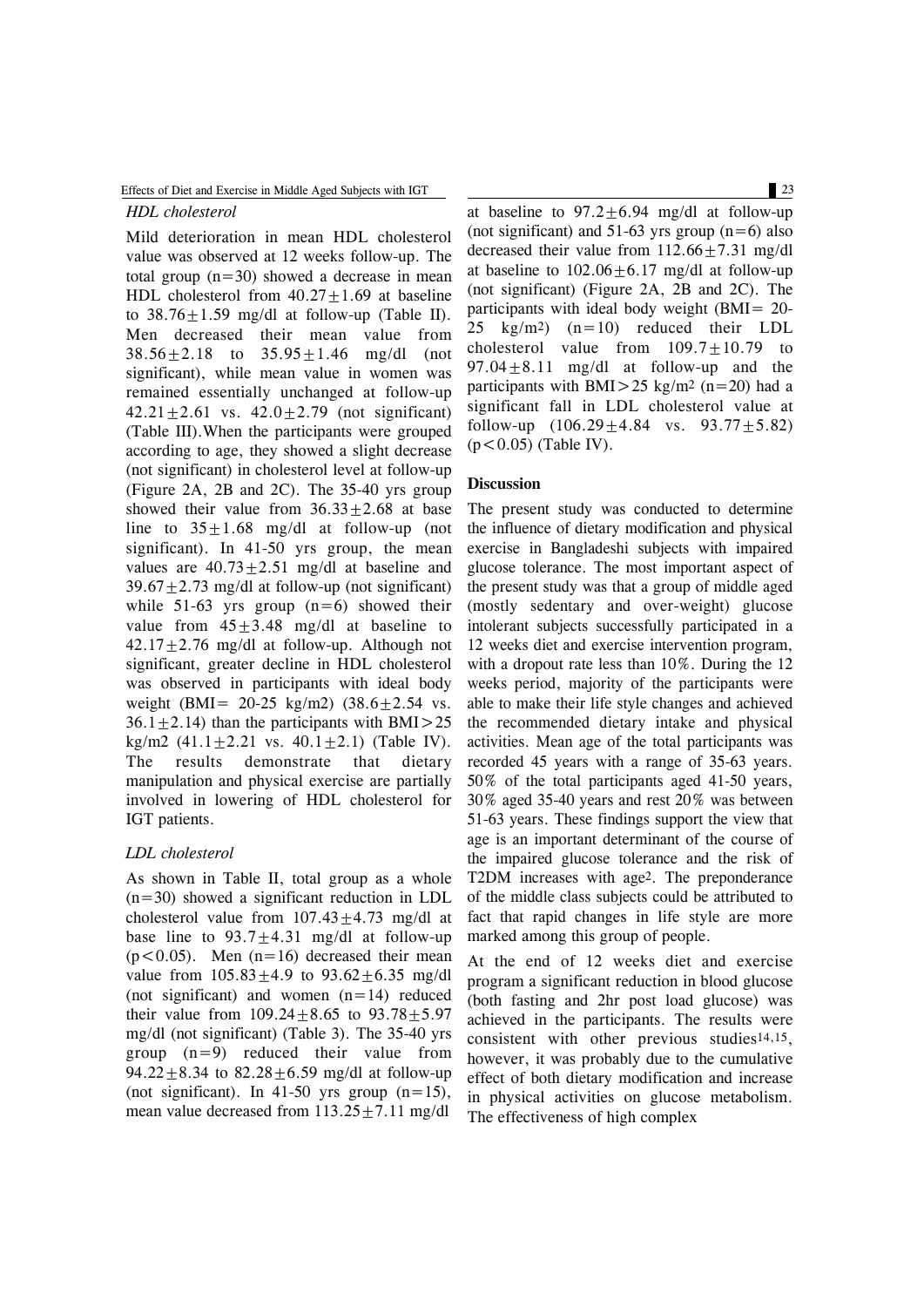carbohydrate, high fiber and low fat diet has been documented in many short and long-term studies16,17. Calorie restriction and weight loss have been shown to be effective in amelioration of glucose intolerance. Previous studies have shown that a single bout of exercise can increase insulin receptor sensitivity18, in addition, some evidence suggests that regular exercise training increases the number of insulin receptors and improves glucose tolerance<sup>18.</sup>

In our study, we found that mean fasting glucose decreased both in men and women, however the result appeared to be significant for men and also there had been a significant reduction in 2hr-post load glucose value in both men and women at the end of 12 weeks intervention. Therefore, the intervention program was beneficial to both men and women. The differences in the level of significance for men and women could be attributed to the ability to participate in physical exercise and were essentially comparable in these two groups. Outdoor sports and activities are generally less accessible to women which can not be ignored and needs further evaluation. As age was concerned, diet and exercise intervention failed to exert a significant influence in younger participants (35-40 yrs). FBG remained almost unchanged and 2hPG value did not reach the level of significance at follow-up. However, the 41-50 yrs group was benefited much from diet and exercise program. Highly significant decline in FBG and 2hPG were achieved in this group. Although both FBG and 2hPG values were decreased in older participants (51-63 yrs), only the reduction in 2hPG value reached the level of significance (P  $< 0.05$ ).

Mean total cholesterol value for the entire participants was recorded 189.17 5.6 mg /dl with a range of 120-270 mg/dl at base line. 86.7% of the total participants had cholesterol level within normal range  $\left($  < 200 mg/dl). Only four subjects (13.3%) had cholesterol level >200 mg/dl. These findings suggest that hypercholesterolemia may not be an association of impaired glucose tolerance. Our view

contradict the report of a previous study<sup>19</sup> which indicated that the pre-diabetic individuals have increased cholesterol, triglycerides, glucose concentration and decreased HDL cholesterol concentration, however at the end of 12 weeks diet and exercise intervention, the total participants demonstrated a significant reduction in mean total cholesterol. The result of the present study was consistent with others14,20. The decrease in mean total cholesterol was almost identical in both men and women and was observed both in participants with ideal body weight  $(BMI = 20-25 \text{ kg/m}^2)$  and in participants with BMI $>$ 25 kg/m<sup>2</sup>.

Mean triglycerides were recorded as 157.13 mg/dL at baseline and majority of the participants (66.7%) had triglycerides level within normal range, only 33.3% of the participants had hypertriglyceridemia  $(>165$ mg/dl). These findings suggest that hypertrigl yceridemia was not a strong association for impaired glucose tolerance. Contrary to the findings reported from other studies $21,22$ , there had been a slight increase in mean triglycerides value at the end of 12 weeks. Modest but nonsignificant decline was observed among 35- 40 yrs and 41-50 yrs groups while older (51-63) group demonstrated a significant increase in triglycerides at follow-up. The results showed that the diet and exercise intervention had failed to exert a favorable influence on triglycerides level over a period of 12 weeks in the participants, however further studies of longer duration are needed to evaluate its effectiveness.

In contrast to findings in other previous studies23, mild deterioration in HDL cholesterol value was observed at follow-up. Although not significant, greater decline was observed in participants with ideal body weight (BMI= 20- 25 kg/m2). Similar findings were reported in some studies24 which showed that in addition to reduction in total cholesterol, high carbohydrate, high fiber and low fat diet could also reduce HDL cholesterol under isoenergetic condition. Moreover, diet reduced in total fat and saturated fatty acids often has been shown to reduce the HDL cholesterol concentration if not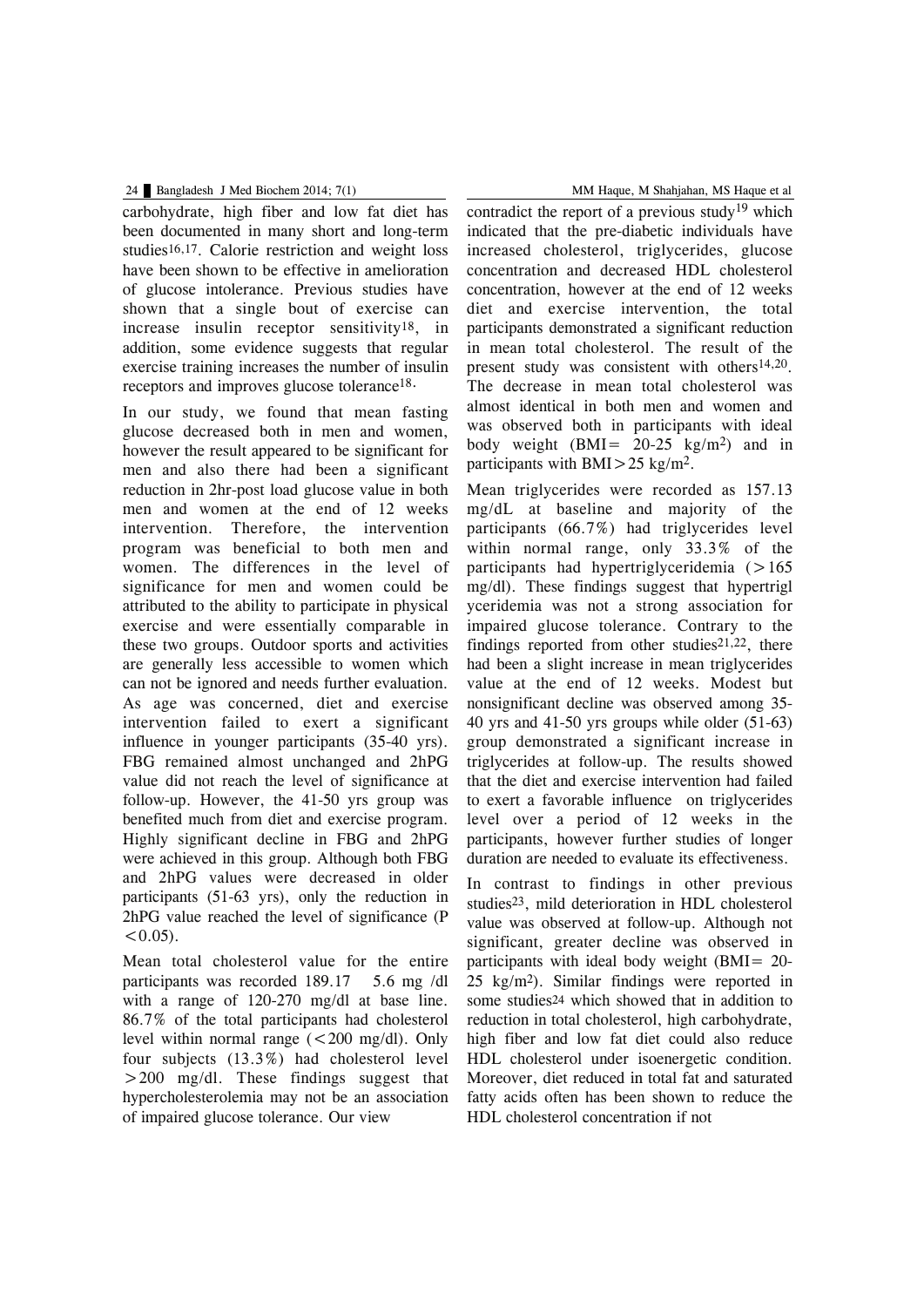Effects of Diet and Exercise in Middle Aged Subjects with IGT 25

accompanied by weight loss25. Verginia et al.25 also reported that 12 weeks of exercise training without substantial weight loss did not alter the diet related decrease in HDL cholesterol in older individuals with impaired glucose tolerance. The entire group demonstrated a significant reduction in LDL cholesterol at follow-up and the greater decline was observed in women. Participants with BMI $>$ 25 kg/m<sup>2</sup> demonstrated a significant decrease in LDL cholesterol,while the participants with ideal body weight did not show similar effects. Significant reduction in LDL cholesterol achieved at follow up could be correlated with the studies 26,25 . The increased dietary manipulation and regular physical exercise might be involved in lowering LDL cholesterol through cellular utilization process.

In conclusion dietary modification in combination with regular physical exercise appeared to be highly effective for improving glucose tolerance, lowering total cholesterol and LDL cholesterol in the subjects over a short period of time. It is of particular interest that participants aged 41-50 years were benefited much from this diet and exercise intervention program than the younger age group <41 year and the older groups  $> 50$  years. Our study suggests that people with IGT who are able to receive individualized advice and encouragement can make and sustain lifestyle change which result in improvements in glucose tolerance. It is likely that these changes could result in a decrease or delay in the progression of IGT to diabetes.

#### **Acknowledgements**

This research was financially supported by Bangladesh Medical Research Council, Dhaka. In particular, we thank Ms. Shamima Sultana for her help in data analysis. We wish to thank all doctors, officers and staffs of diabetic association, Rajshahi for their co-operation and technical assistance.

#### **References**

- 1. Mayfield J. Diagnosis and classification of diabetes mellitus: New criteria. **Am Fam Physician** 1998; **58:** 1355-1362.
- 2. Saad MF, Knowler WC, Pettitt DJ, Nelson RG, Bennett PH. The natural history of impaired glucose tolerance in the Pima Indians. **N Engl J Med** 1988; **319:** 1500-1506.
- 3. Uusitupa MI. Early life style intervention in patients with non-insulin dependent diabetes mellitus and impaired glucose tolerance. **Annals of Medicine** 1996; **28:** 445-9.
- 4. Savage PJ, Bennion LJ, Flock EV, Nagulesparan M, Mott D, Roth J, Unger RH, Bennett PH. Dietinduced improvement of abnormalities in insulin and glucagon secretion and in insulin receptor binding in diabetes mellitus. **J Clin End Metab** 1979; **48:** 999-1007.
- 5. Mann JI. Lines to legumes: changing concepts of diabetic diets. **Diabet Med** 1984; **1:** 1991-198.
- 6. Reitman JS, Vasquez B, Klimes I, Nagulesparan M. Improvement of glucose homeostasis after exercise training in non insulin dependent diabetes. **Diabetes Care** 1984; **7:** 434-441.
- 7. Schneider SH, Amorosa LF, Khachadurian , Ruderman NB. Studies on the mechanism of improved glucose control during regular exercise in type 2 (non-insulin dependent diabetes). **Diabetologia** 1984; **26:** 355-60.
- 8. Koivisto VA, Yki-Jarvinen H, DeFronzo RA. Physical training and insulin sensitivity. D**iabet Metabol Rev** 1986; **1:** 445-81.
- 9. Trinder P. Determination of glucose in blood using glucose oxidase with an alternative oxygen acceptor. **Ann Clin Biochem** 1969; **6:** 24-25.
- 10. Richmond W. Preparation and properties of a cholesterol oxidase from Norcardia spp. and its application to the enzymatic assay of total cholesterol in serum. **Clin Chem** 1973; **19:** 1350-1356.
- 11. Jacobs NJ, Van Demark PJ. The purification and properties of the -glycerophosphate oxidizing enzyme of streptococcus faecalis 10Cl. **Arch Biochem Biophys** 1960; **88:** 250-255.
- 12. Burstein M, Scholnick HR, Morphin R. Rapid method for the isolation of lipoproteins from human serum by precipitation with polyanions. **J Lipid Res** 1970; **11:** 583-95.